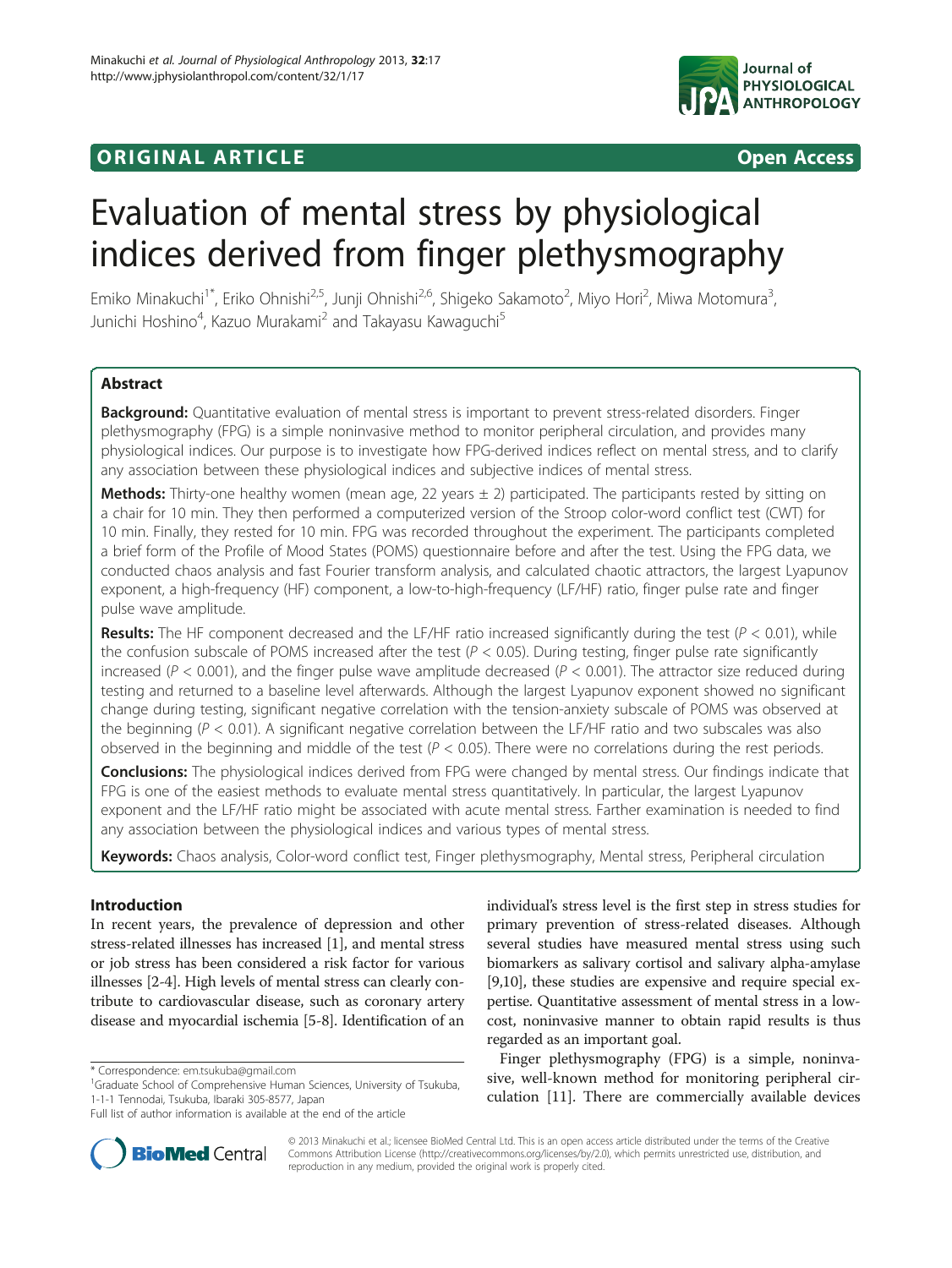to measure FPG, for example Finometer (Finapres Medical Systems, Amsterdam, Netherlands). Peripheral blood vessels contain a high concentration of arteriovenous anastomosis, innervated by alpha-adrenergic nerve fibers [[6](#page-9-0)]. Peripheral blood flow thus reflects autonomic nervous system activity, which is commonly known as one indicator of mental stress. Although indices of autonomic nervous system activity are usually calculated using heart rate variability (HRV) [\[12-14\]](#page-9-0), a number of recent reports have noted that finger pulse rate variability has nearly the same physiological function as HRV [\[15](#page-9-0)-[17](#page-9-0)]. Because measurement of HRV usually requires electrodes to be attached to the chest or stomach, and electrodes sometime pick up noise from body movements, FPG is a superior method of measuring acute mental stress. Measuring FPG only requires putting the finger in a device. It is a minimum burden on users, and it can accurately measure changes in peripheral blood flow. Furthermore, it has been proposed that the FPG waveform reflects health conditions, with the signal becoming simpler and weaker as a result of disease or aging [[18](#page-9-0)-[20\]](#page-10-0). Goor *et al.* [\[21](#page-10-0)] demonstrated that peripheral arterial vasoconstriction induced by mental stress predicts stress-induced myocardial ischemia. They described that acute mental stress will lead to sympathetic nervous system activation and consequent peripheral vasoconstriction. Chronic stress may lead to peripheral blood ischemia and, consequently, cardiovascular disease (that is, coronary artery disease). Thus, measuring FPG during stress is important as a mean of predicting health outcome.

To quantify nonlinear signals, such as the pulse wave, we used nonlinear time-series analysis. Nonlinear dynamic analysis is an effective way of extracting regularity hidden in the peripheral circulation. Chaos analysis is a type of nonlinear time-series analysis and is an important part of mathematical models of complex systems science [\[20](#page-10-0)]. Chaos analysis enables simple regularity to be obtained from seemingly random data. One of the indices of chaos is a chaotic attractor [\[22](#page-10-0)]. An attractor is defined as simply a state of a dynamic sys-tem in the present study. Tsuda et al. [\[22\]](#page-10-0) constructed a chaotic attractor from fingertip capillary vessels, identifying chaotic pulsation in these exponents. They reported that the shape of the chaotic attractor visualizes chaos statements, and reflects the age and health conditions of an individual. In addition, another index of chaos status, called the largest Lyapunov exponent, quantitatively expresses the degree of instability in orbital change of the chaotic attractor. The advantage of this assessment of peripheral dynamics is its high sensitivity. Imanishi and Oyama [\[23\]](#page-10-0) suggested that the largest Lyapunov exponent of FPG was a more sensitive physiological index than the indices of autonomic nervous system activity. Mayumi and Miao [\[24](#page-10-0)] also reported that the Lyapunov exponent decreased in older people with severe dementia. We therefore surmised that the indices derived from these two types of analysis sensitivity would be associated with an extensive range of stress and that measuring FPG can be used to evaluating mental stress quantitatively.

However, few studies clarify the association between physiological indices derived from FPG and subjective indices of mental stress. The aim of this study was to investigate how physiological indices derived from FPG reflect acute mental stress and to figure out which index responds to which type of emotional change.

## Methods

## Study population

Thirty-one healthy women (mean age,  $22 \pm 2$  years) participated in this study. We recruited participants by posting announcements on university bulletin boards. Eligibility criteria were: no underlying disease, especially no positive history of cardiovascular disease such as heart disease; no medication being taken; no color blindness; nonsmoker; not pregnant; and no prior experience of CWT. Participants were asked to avoid the following: a lack of sleep; intake of caffeine for at least 12 h before the experiment; excessive alcohol consumption; activities causing extreme physical fatigue before the experiment; and eating for 2 h before the experiment. The present study was approved by the research ethics committee of the Graduate School of Human Sciences, University of Tsukuba on September 2, 2010 (certification no. 22– 179). Participation was voluntary and all participants provided written informed consent.

## Study design

We used a before-and-after study design. The experimental procedure is shown in Figure [1](#page-2-0). First, the mood of participants immediately before the experiment was evaluated using the Japanese version of the brief form of the Profile of Mood States (POMS) questionnaire, as a subjective psychological index. The POMS questionnaire covers six scales with 30 questions each: tension-anxiety; depression-dejection; anger-hostility; vigor; fatigue; and confusion [\[25\]](#page-10-0). Internal consistency for the POMS questionnaire, estimated by Cronbach's alpha statistic, is 0.78. Next, participants remained quietly seated in a chair for 10 min. This rest period was designated 'pre-task'; during this time, the following physiological indices were measured: blood pressure; body temperature; respiratory rate; and FPG. Participants then performed the CWT in three stages of difficulty for a total of 10 min, during which FPG and respiratory rate were measured. Immediately after the CWT, POMS was again applied to assess mood (Cronbach's alpha statistic, 0.73). Finally, participants were asked to rest for another 10-minute period, designated 'post-task', during which physiological indices were again measured.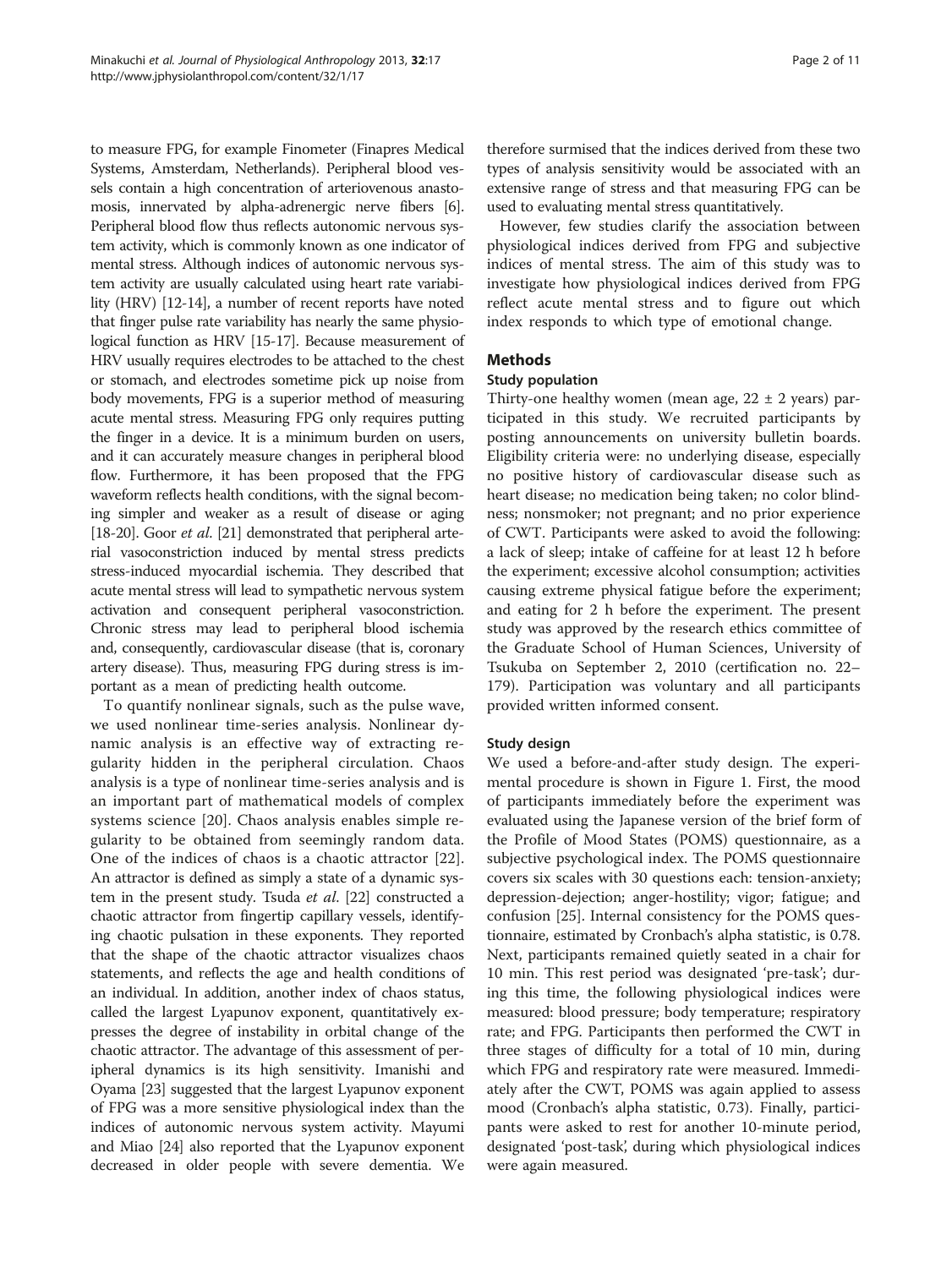<span id="page-2-0"></span>

#### Acute mental stress test

The CWT is a validated and widely used test that was proposed by Stroop [[26](#page-10-0)] and is known to induce mental stress. Hoshikawa and Yamamoto [[27\]](#page-10-0) and Takei, Hama, and Yanagida [[28\]](#page-10-0) observed significant increases in heart rate during the CWT. Based on these protocols, we devised an original program in which tasks were performed on a computer screen, and the participant responded with mouse clicks. The tasks used the *kanji* characters for red, blue, green, yellow, and purple, and the correct color had to be selected from five colors presented randomly at the bottom of the screen. The test had three levels of difficulty, made by shortening the duration for which each task was presented. The time for a single task to be presented was 2.0 s in stage 1 (CWT-1), 1.6 s in stage 2 (CWT-2), and 1.4 s in stage 3 (CWT-3). Each stage lasted 3 min, and stages were presented consecutively for a total test time of 10 min.

#### Measurement of physiological indices

Blood pressure was measured using a noninvasive sphygmomanometer (BP-608 Evolution II CS; Colin Medical Technology, Komaki, Japan), body temperature was measured with an ear-use thermometer (MC-510; Omron Healthcare, Kyoto, Japan), and respiratory rate was determined by watching participant's shoulders and chest for

1 min. A skilled registered nurse in the research team measured the respiratory rate accurately. Because some participants may consciously change their respiration, we did not use an electronic strain gauge or other sensor. The FPG was measured using a pressurized pulse wave-detecting device that we developed in conjunction with CCI (Hakata, Japan).

#### Measurement of FPG

To construct a chaotic attractor, we measured FPG using the instrument that we developed. A schematic diagram of the instrument is shown in Figure [2A](#page-3-0). The finger was covered by an airbag and subjected to a slight cuff pressure of 20 mmHg to ensure stable contact between the skin surface and the sensor. At the same time, covering the fingertip with the cuff ensured that no light stimulation other than infrared light entered the sensing area. Slight adjustments were also made to the cuff pressure (20 to 25 mmHg) according to individual differences. The device was set for use on the third finger of the nondominant hand, with this finger kept at the same height as the heart. We confirmed the absence of any difference between use of the finger on the right or left hand for pulse detection.

An outline of the components for the FPG is shown in Figure [2B](#page-3-0). The electric signal from the sensor was sent to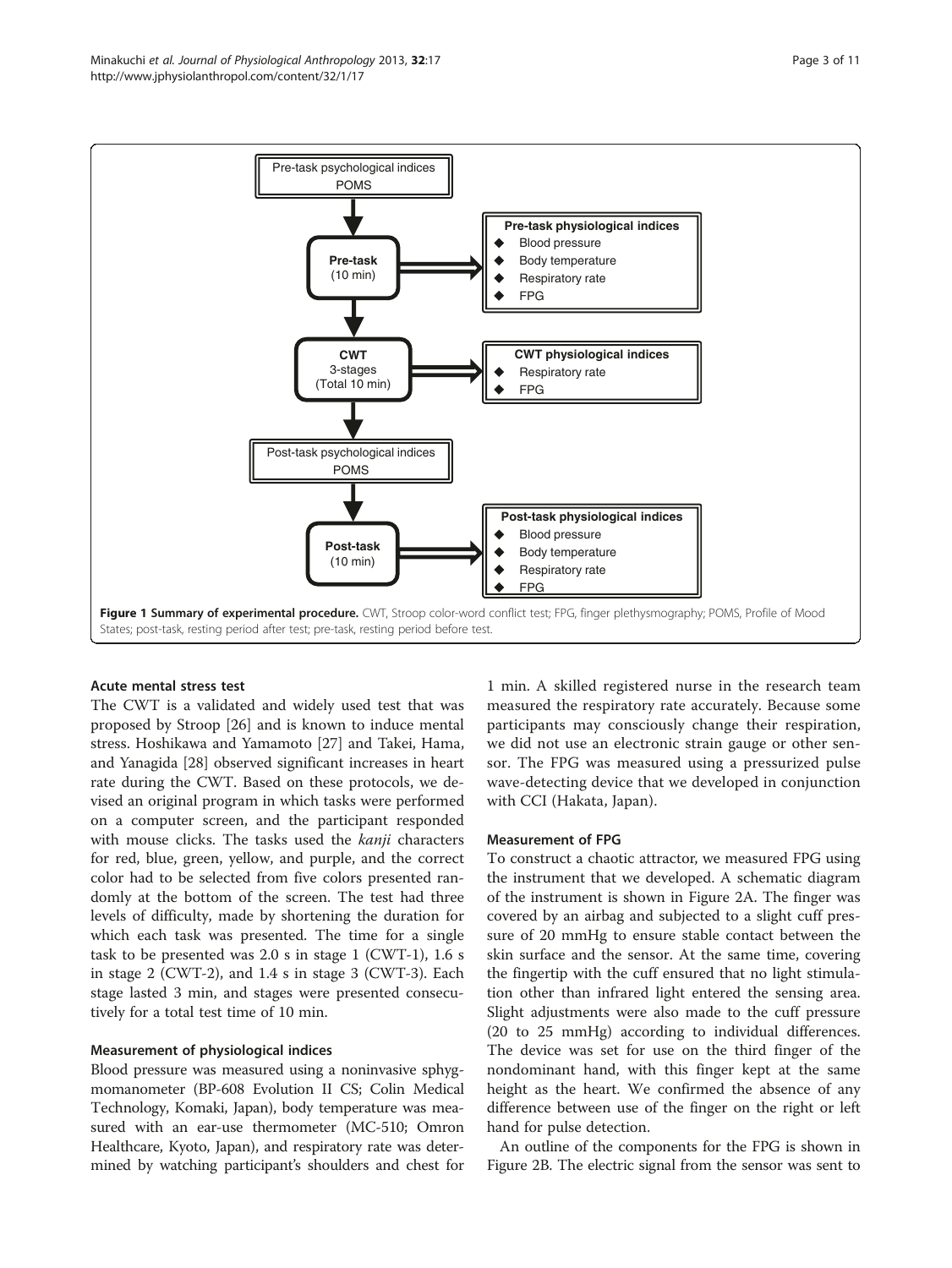<span id="page-3-0"></span>

a personal computer via a pressurized pulse wave-detecting device, and the digital signal was recorded at a sampling rate of 1 kHz for 1 s using Vital Vision version 4.03K software (CCI, Hakata, Japan). Frequency components with a lower limit of 0.5 Hz and an upper limit of 45 Hz were extracted using a band-pass filter; other nonspecific frequencies that would cause noise were attenuated.

## Indices of FPG

We obtained five indices from the FPG: finger pulse wave amplitude; chaotic attractor; the largest Lyapunov exponent; finger pulse rate; and autonomic nervous system indices. Periods for all data analysis were 3 min during preand post-task, and 3 min during each stage of the CWT. Sufficient data for analysis has previously been reported to be at least 2 min [\[29\]](#page-10-0), so we extracted the most stable 3 min of data from the 10-min of the pre-task and post-task periods and from each stage of the CWT.

#### Finger pulse wave amplitude

Finger pulse wave amplitude was defined as the mean difference between the lowest and highest points of observed data.

## Chaotic attractor constructed by nonlinear time-series analysis and the largest Lyapunov exponent

For the first step in nonlinear time analysis, as seen in Figure [3A](#page-4-0), the phase space was reconstructed from FPG data based on Taken's embedding method [[30\]](#page-10-0). Phase space is an abstract mathematical space in which to view the chaos. A reconstructed phase can be described as follows:

$$
v(t) = [X(t), Y(t+T), Z(t+(d-1)T]
$$

where  $v(t)$  is the dimensional state vector, X, Y and Z are original data,  $d$  is the number of embedding dimensions, and  $T$  is the time delay. An appropriate time delay  $T$  and embedding dimension  $d$  are important for reconstructing the attractor. According to a previous report [\[22\]](#page-10-0), we determined default values ( $T = 50$  ms;  $d = 3$  $d = 3$ ). Figure 3B presents a hypothetical reconstructed attractor in three dimensions. To visualize the state of peripheral dynamics, we constructed colorful images of the chaotic attractor. Since the attractor was derived from the finger pulse wave, the relative size of the attractor reflected the finger pulse wave amplitude. If the peripheral blood flow decreased,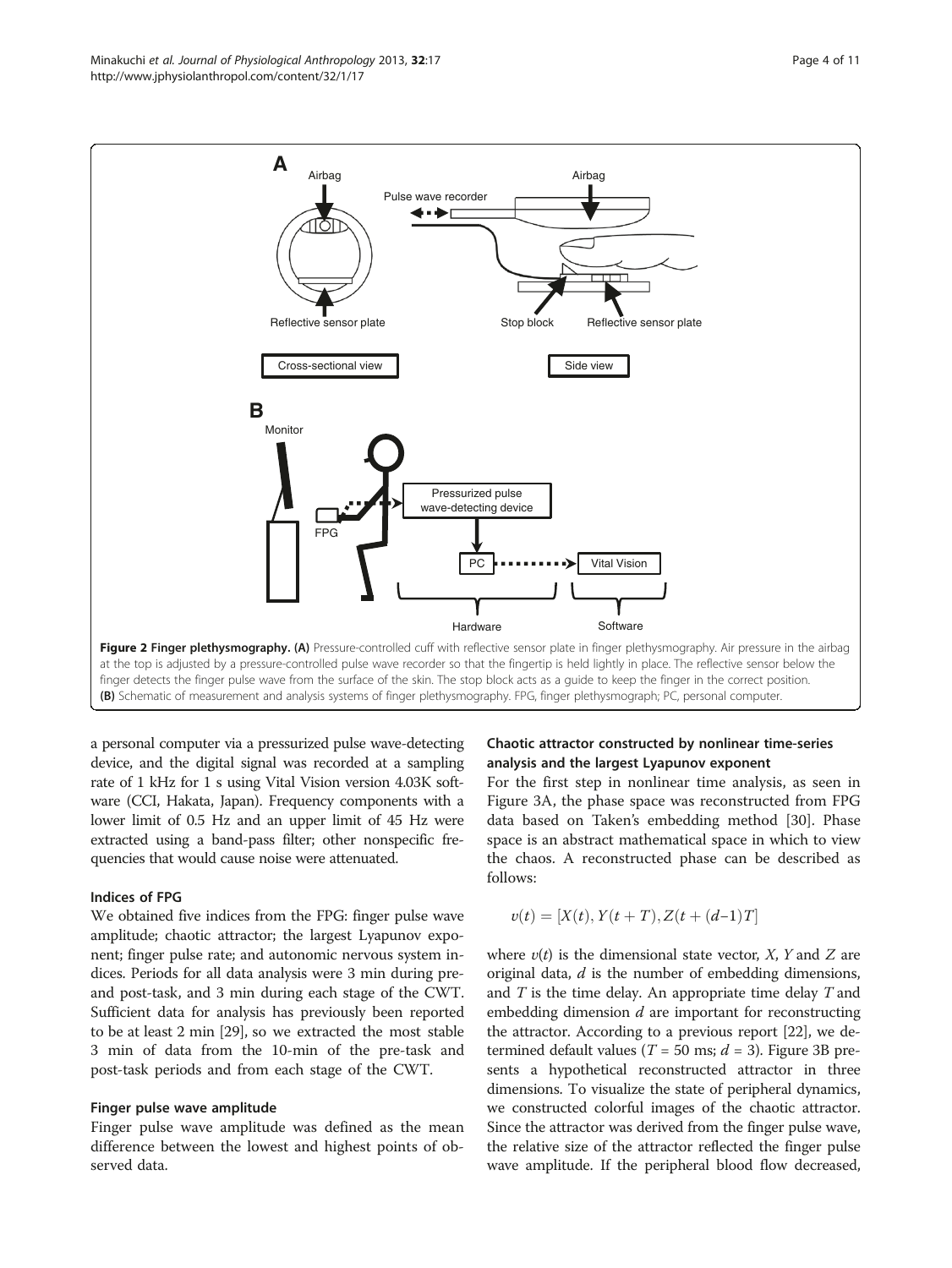the size of the attractor decreased. The shape of the attractor was formed by the trajectory and showed the instability of the finger pulse wave, which was synchronized with the chaos status. If the level of chaos increased, the chaotic attractor became an awkward shape. The largest Lyapunov exponent, which quantitatively shows the level

of chaos, was extracted from the attractor on the basis of the methods of Sano and Sawada [\[31\]](#page-10-0). An increase in the largest Lyapunov exponent signifies that the irregularity of the level of chaos has increased [\[32\]](#page-10-0). Generally, when healthy people have mental stress and try to overcome difficulties, the level of chaos will increase. Other indices of chaos in the human body were too complicated to examine in detail here, so we concentrated on the chaotic

# attractor and the largest Lyapunov exponent.

## Finger pulse rate and autonomic nervous system indices calculated by fast Fourier transform analysis

To obtain values for finger pulse rate, FPG was converted into accelerated plethysmography (APG), which is the second derivative of the FPG waveform. Because of the unstable baseline of FPG, Sano et al. [[33](#page-10-0)] proposed using APG, which shows clear peaks, to facilitate analysis. Using the APG, we calculated autonomic nervous system indices by fast Fourier transform analysis [[34\]](#page-10-0). A low-frequency (LF) component (0.04 to 0.15 Hz) and a high-frequency (HF) component (0.15 to 0.40 Hz) were extracted from the APG as indices of the autonomic nervous system activity. Like HRV, the HF component is an index of parasympathetic nerve activity, and the LF/HF ratio is an index of sympathetic nerve activity. Using a band-pass filter, other nonspecific frequencies, such as ultra-low frequencies, were excluded. To consider the effects of the menstrual cycle on autonomic nervous function, we divided participants into two phases of the menstrual cycle: the luteal phase ( $n = 16$ ) and the follicular phase  $(n = 15)$  and compared those HF components and the LF/HF ratios.

## Statistical analysis

Measurement data used in statistical analyses were all tested with nonparametric tests. Values from each of the stages (pre-task, CWT-1, CWT-2, CWT-3, and posttask) were compared by calculating the respective means and standard deviations and applying the Wilcoxon signed-ranks test. The Spearman's rank correlation coefficient rho was calculated to determine the correlation between indices. The Mann–Whitney U test was used to compare the autonomic nervous system indices of two phases of the menstrual cycle.

Analysis was performed using PASW Statistics for Windows version 20 statistical software (IBM Japan, Tokyo, Japan).  $P$  values < 0.05 obtained in 2-sided tests were considered statistically significant.

## Results

## Level of difficulty at each stage of CWT

Mean values for CWT score at each of the three stages of difficulty were: CWT-1, 82.7 ± 12.4%; CWT-2, 67.3 ± 17.4%; and CWT-3, 57.3 ± 20.3%. The overall mean was  $67.5 \pm 16.6$ %. A significant reduction in score was seen with increasing difficulty from CWT-1 to CWT-2 and from CWT-2 to CWT-3  $(P < 0.001)$ . The score was also significantly lower in CWT-3 than in CWT-1 ( $p < 0.001$ ).

## Effects of mental stress on vital signs

Examination of vital signs for the 31 participants in each of the pre-task, CWT, and post-task periods showed that respiratory rate increased significantly from pre-task to CWT ( $P < 0.001$ ) and decreased significantly from CWT to post-task ( $P < 0.001$ ). Conversely, systolic blood pressure (SBP), diastolic blood pressure (DBP), and body

<span id="page-4-0"></span>

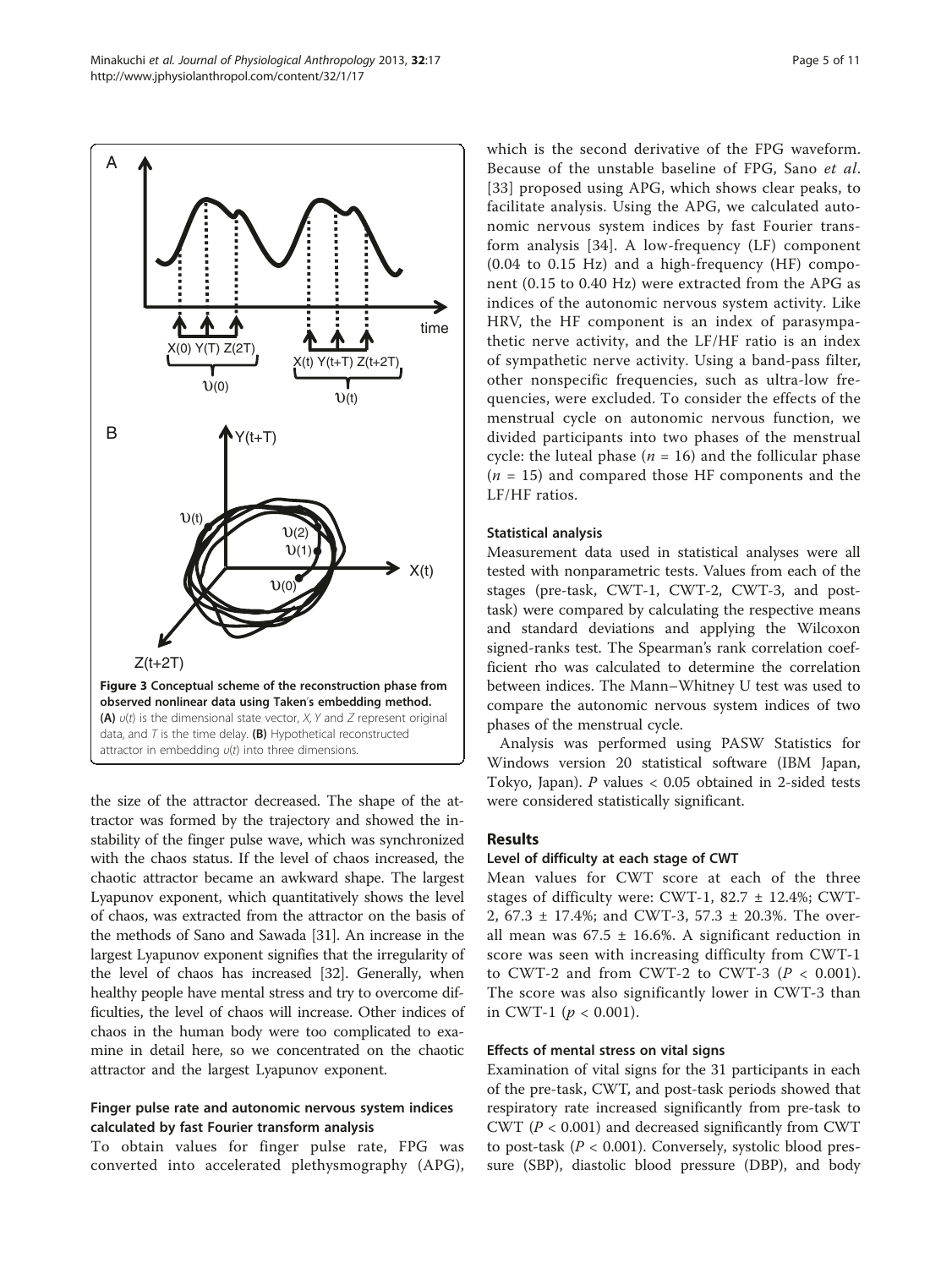<span id="page-5-0"></span>

temperature all showed no significant changes before and after the CWT.

#### Effects of mental stress on psychological indices

Changes in psychological indices after CWT in each scale of the POMS (T score) are shown in Figure 4. After CWT, scores on the depression-dejection  $(P < 0.05)$ , anger-hostility ( $P < 0.05$ ), and vigor ( $P < 0.01$ ) subscales were significantly decreased. Conversely, scores on the confusion subscale were significantly increased after CWT ( $P < 0.05$ ). T score was calculated as follows:

T score  $= 50 + 10$ 

 $\times$ (raw score–mean value)/standard deviation

### Effect of mental stress on FPG

Changes in finger pulse rate after CWT are shown in Table 1. Finger pulse rate during CWT was significantly increased compared with both pre-task ( $P < 0.001$ ) and post-task ( $P < 0.001$ ). Changes in the largest Lyapunov exponent and finger pulse wave amplitude in each stage are shown in Table [2.](#page-6-0) There were no significant changes in the largest Lyapunov exponent. In contrast, finger pulse wave amplitude was significantly decreased during CWT ( $P < 0.001$ ). Figure [5](#page-6-0)A shows representative changes in the finger pulse waveform and amplitude. In particular, the waveform became almost flat and pulse wave amplitude was considerably decreased during CWT-3. During CWT-3, the chaotic attractor shrank and became rigid (Figure [5](#page-6-0)B). Although we could not observe the exact shape of the attractor, the depth appeared shallow.

#### Table 1 Changes in finger pulse rate

| Finger pulse rate (bpm) |                 |  |  |  |
|-------------------------|-----------------|--|--|--|
| Pre-task                | $67.13 + 10.38$ |  |  |  |
| $CWT-1$                 | $75.39 + 12.47$ |  |  |  |
| CWT-2                   | $75.32 + 11.94$ |  |  |  |
| CWT-3                   | $76.52 + 11.78$ |  |  |  |
| Post-task               | $68.13 + 10.44$ |  |  |  |

Values are given as mean  $\pm$  standard deviation ( $n = 31$ ). CWT, Stroop color-word conflict test; post-task, rest period after CWT; pre-task, rest period before CWT. Significant differences ( $P < 0.001$ ) were seen in all stages. (Wilcoxon signed-ranks test).

#### Effect of mental stress on autonomic nervous system

Changes in the HF component and the LF/HF ratio, which are known as indices of the autonomic nervous system activity, were examined by comparing values derived from APG for all pre-task, CWT, and post-task conditions (Table [3](#page-7-0)). The HF component significantly decreased ( $P < 0.001$ ) and the LF/HF ratio significantly increased  $(P < 0.01)$  during the CWT. As for the effect of the menstrual cycle on the autonomic nervous system, the HF component in the follicular phase was significantly higher than in the luteal phase during pre-task and CWT-2 ( $P < .05$ ), but other indices were similar in both phases. An additional table file shows this in more detail (see Additional file [1:](#page-9-0) Table S1).

#### Correlations between POMS and physiological indices

Correlation coefficients rho between POMS and the HF component, the LF/HF ratio, finger pulse rate, finger pulse wave amplitude, and the largest Lyapunov exponent are shown in Table [4.](#page-7-0) There are some negative correlations: Post-task scores on the tension-anxiety subscale correlated negatively with the largest Lyapunov exponent during CWT-1 ( $P < 0.01$ ), and with the LF/HF ratio during CWT-3 ( $P < 0.05$ ), and post-task scores on the fatigue subscale correlated negatively with the LF/ HF ratio during CWT-2 ( $P < 0.01$ ).

## **Discussion**

Our results demonstrate that physical changes induced by mental stress can be observed by indices derived from FPG. Therefore, FPG can be one of the easiest methods by which to evaluate mental stress quantitatively. In particular, the largest Lyapunov exponent and the LF/HF ratio might be associated with acute mental change.

#### Validity of CWT as stress-inducing test

The CWT is known as a psychological stress test; several reports have described increased pulse rate and inhibited parasympathetic autonomic nerve activity during CWT [[27,35,36\]](#page-10-0). As shown in Table 1, participants in this study showed significantly increased finger pulse rate during the test, by comparison with the rest periods. We also set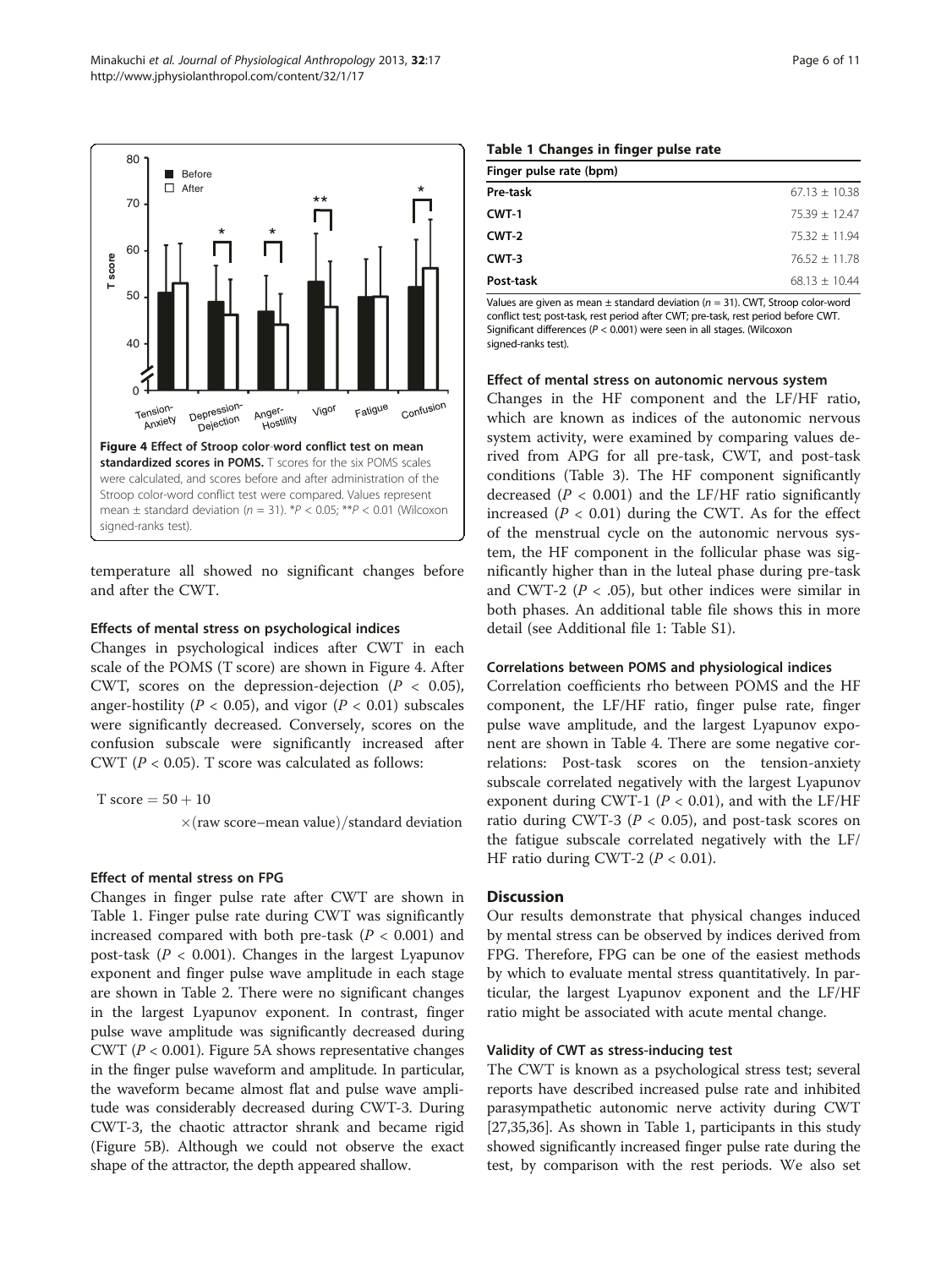<span id="page-6-0"></span>Table 2 Mean values of largest Lyapunov exponent and finger pulse wave amplitude

|           | Lyapunov<br>exponent (AU) | Finger pulse wave<br>amplitude (AU) |  |  |
|-----------|---------------------------|-------------------------------------|--|--|
| Pre-task  | $3.34 + 0.75$             | $210 + 109$                         |  |  |
| CWT-1     | $3.83 + 1.36$             | $93 + 89$                           |  |  |
| $CWT-2$   | $3.63 + 1.31$             | $103 \pm 91$                        |  |  |
| $CWT-3$   | $3.66 + 1.36$             | $109 + 89$                          |  |  |
| Post-task | $3.61 \pm 1.05$           | $174 + 87$                          |  |  |

Values are given as mean ± standard deviation (n = 31). AU, arbitrary unit; CWT, Stroop color-word conflict test; post-task, rest period after CWT; pre-task, rest period before CWT. Significant differences (P < 0.001) were seen in all stages of finger pulse wave amplitude. (Wilcoxon signed-ranks test).

three stages of difficulty for each task. In practice, a stepwise reduction in the correct response rate was found, affirming the gradual increase in difficulty. The values indicate that the finger pulse rate during testing was always higher than during the rest periods. Compared with other indices, SBP, DBP, and body temperature did not change after CWT. Finger pulse rate, respiratory rate, the LF/HF ratio, and the HF component were measured during CWT, but SBP and DBP were measured after not measure the

blood pressure during CWT because the left arm was used for the measurement of FPG and the right hand was used for clicking the mouse. Although we conjectured that these were changed during CWT as well as other indices, we could not determine the change exactly in the present study. To overcome this problem, we should instead use a stress test in which a participant's hand is not used.

The POMS also showed decreased ratings in the vigor subscale and increased ratings in the confusion subscale immediately after the test (Figure [4\)](#page-5-0). Ratings in the depression-dejection and anger-hostility subscales may have decreased significantly after CWT as a side effect of the concentration workload. These results indicate that the CWT in this study was sufficient to cause acute confusion and reduce vigor. Although ratings in the tension-anxiety and fatigue subscales showed no significant changes, correlations between them and some physiological indices showed significant changes (Table [3](#page-7-0)). Physiological indices might reflect a slight mental change, but this point is unclear in this short-term study. In future studies, we should improve the mental test (for example, we could lengthen the periods of the task-time).

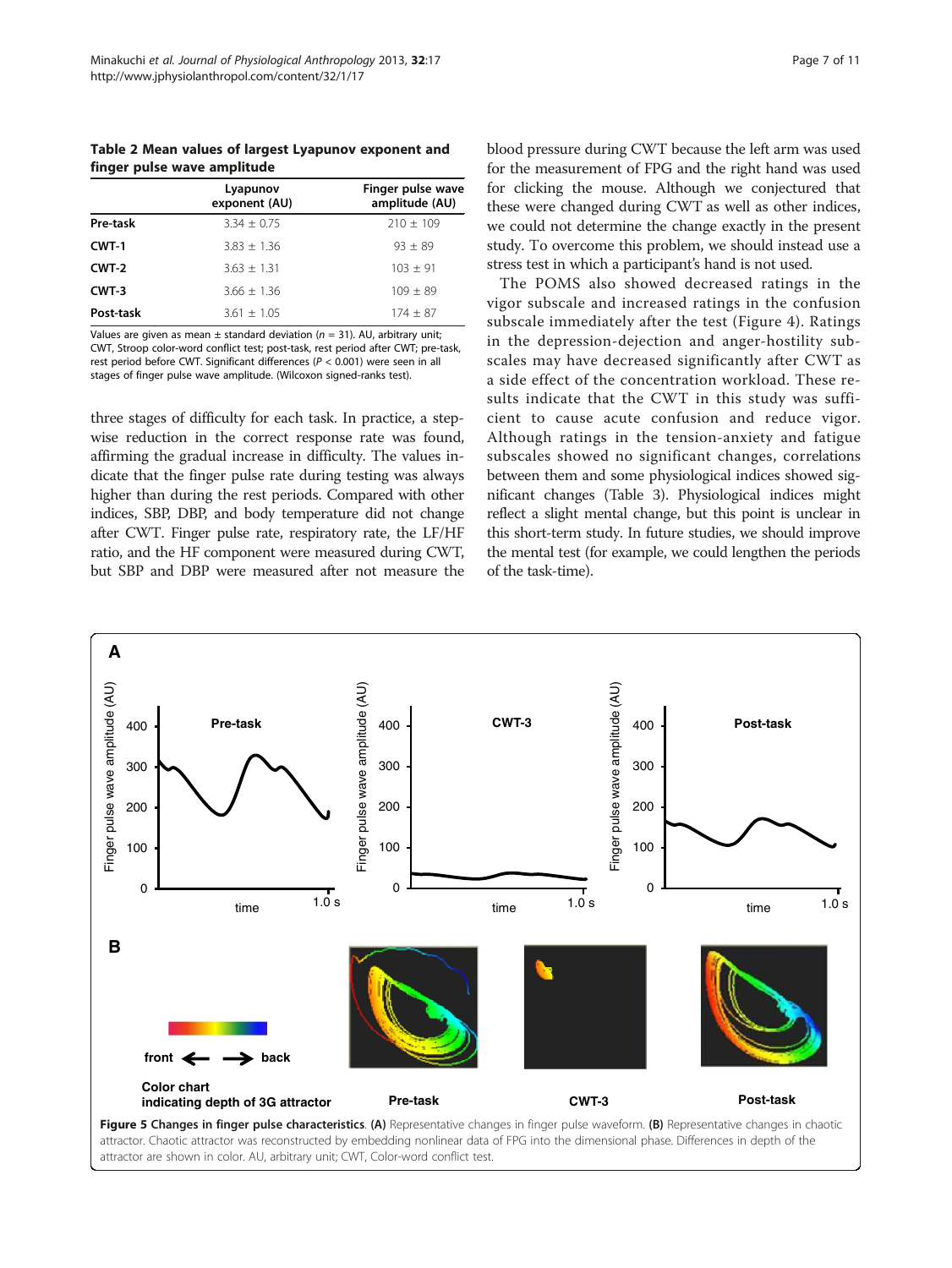<span id="page-7-0"></span>Table 3 Mean values of autonomic nervous system indices derived from APG

|           | HF $(ms^2)$   | LF/HF           |
|-----------|---------------|-----------------|
| Pre-task  | $5.97 + 0.70$ | $1.03 + 0.15$   |
| $CWT-1$   | $5.25 + 0.91$ | $1.06 + 0.20$   |
| $CWT-2$   | $5.11 + 0.82$ | $1.12 + 0.20$   |
| $CWT-3$   | $4.95 + 0.98$ | $1.12 + 0.30$   |
| Post-task | $5.88 + 0.59$ | $1.07 \pm 0.13$ |

Values are given as mean  $\pm$  standard deviation ( $n = 31$ ). APG, acceleration plethysmography; CWT, Stroop color-word conflict test; HF, High-frequency component; LF, low-frequency component; post-task, rest period after CWT; pre-task, rest period before CWT. Significant differences were seen in all stages of HF ( $P < 0.001$ ) and between Pre-task and Post-task of LF/HF ( $P < 0.05$ ). (Wilcoxon signed-ranks test).

#### Acute mental stress affects peripheral circulation

Generally, sympathetic nerve activity is parallel to parasympathetic nerve activity. In our results, the HF component was decreased and the LF/HF ratio was increased during CWT, showing that mental stress activated sympathetic nerve activity and inhibited parasympathetic nerve activity. We speculate that during mental workload, peripheral circulation decreases with activation of sympathetic nerve balance. The FPG reportedly reflects sympathetic nerve activity [\[37\]](#page-10-0), and alpha-adrenergic sympathetic nerve activity in the skin of the fingertips increases as a result of psychological stimulation [[6](#page-9-0)[,38](#page-10-0)]. Increased sympathetic nerve activity due to psychological and physical strain is commonly known to cause constriction of peripheral arteries. This vasoconstriction reduces blood flow and subsequently leads to decreased amplitude of the finger pulse wave [\[39,40](#page-10-0)]. Based on these reports, we believe that the finger pulse wave amplitude decreased due to increased peripheral sympathetic nerve activity.

#### Evaluation of mental stress by chaotic indices

In this study, the finger pulse wave amplitude decreased and the chaotic attractor shrank during CWT (Table [2](#page-6-0)

| Table 4 Correlations between POMS and physiological values in each condition |  |  |  |
|------------------------------------------------------------------------------|--|--|--|
|------------------------------------------------------------------------------|--|--|--|

|           | POMS pre-task     | <b>Tension-anxiety</b> | Depression-dejection | Anger-hostility | Vigor   | Fatigue        | Confusion |
|-----------|-------------------|------------------------|----------------------|-----------------|---------|----------------|-----------|
| Pre-task  | HF                | 0.17                   | 0.10                 | $-0.04$         | $-0.10$ | 0.19           | $-0.02$   |
|           | LF/HF             | 0.16                   | 0.13                 | 0.18            | $-0.02$ | 0.06           | $-0.02$   |
|           | Finger pulse rate | 0.11                   | 0.05                 | 0.09            | $-0.13$ | $-0.27$        | 0.01      |
|           | Pulse amplitude   | $-0.17$                | $-0.14$              | $-0.15$         | 0.03    | 0.10           | $-0.01$   |
|           | Lyapunov exponent | 0.01                   | $-0.26$              | $-0.15$         | $-0.06$ | $-0.15$        | 0.08      |
|           | POMS post-task    | <b>Tension-anxiety</b> | Depression-dejection | Anger-hostility | Vigor   | <b>Fatique</b> | Confusion |
| CWT-1     | HF                | $-0.13$                | $-0.27$              | 0.10            | $-0.27$ | $-0.02$        | $-0.09$   |
|           | LF/HF             | $-0.14$                | $-0.03$              | $-0.06$         | 0.22    | $-0.17$        | $-0.07$   |
|           | Finger pulse rate | $-0.71$                | 0.21                 | $-0.22$         | $-0.06$ | 0.01           | $-0.05$   |
|           | Pulse amplitude   | $-0.09$                | $-0.21$              | 0.09            | $-0.21$ | $-0.17$        | 0.06      |
|           | Lyapunov exponent | $-0.47$ **             | $-0.25$              | $-0.05$         | 0.15    | $-0.31$        | $-0.28$   |
| CWT-2     | HF                | $-0.24$                | 0.03                 | $-0.03$         | $-0.24$ | 0.14           | $-0.13$   |
|           | LF/HF             | $-0.29$                | $-0.29$              | $-0.05$         | 0.06    | $-0.46$ **     | $-0.14$   |
|           | Finger pulse rate | $-0.05$                | 0.20                 | $-0.09$         | $-0.15$ | $-0.01$        | $-0.07$   |
|           | Pulse amplitude   | $-0.08$                | $-0.26$              | 0.20            | $-0.22$ | $-0.17$        | 0.11      |
|           | Lyapunov exponent | $-0.34$                | $-0.13$              | 0.02            | 0.05    | $-0.21$        | $-0.28$   |
| CWT-3     | HF                | $-0.29$                | 0.12                 | 0.07            | $-0.35$ | $-0.07$        | $-0.06$   |
|           | LF/HF             | $-0.36$                | $-0.32$              | $-0.05$         | 0.10    | $-0.33$        | $-0.32$   |
|           | Finger pulse rate | $-0.03$                | 0.04                 | $-0.14$         | $-0.15$ | $-0.06$        | $-0.02$   |
|           | Pulse amplitude   | 0.01                   | $-0.14$              | 0.16            | $-0.23$ | $-0.13$        | 0.22      |
|           | Lyapunov exponent | $-0.31$                | $-0.11$              | 0.07            | $-0.09$ | $-0.25$        | $-0.20$   |
| Post-task | <b>HF</b>         | $-0.12$                | 0.06                 | $-0.01$         | 0.09    | 0.04           | $-0.09$   |
|           | LF/HF             | $-0.09$                | $-0.21$              | 0.26            | $-0.23$ | $-0.33$        | $-0.06$   |
|           | Finger pulse rate | 0.08                   | 0.14                 | $-0.02$         | $-0.13$ | $-0.07$        | $-0.05$   |
|           | Pulse amplitude   | $-0.21$                | $-0.06$              | $-0.08$         | 0.04    | $-0.17$        | $-0.01$   |
|           | Lyapunov exponent | $-0.18$                | $-0.14$              | 0.09            | $-0.04$ | $-0.02$        | $-0.12$   |

Values are given as Spearman's rank correlation coefficient rho ( $n = 31$ ). Values in bold had >0.30 correlation with POMS. \*P < 0.05; \*\*P < 0.01 (Spearman's rank correlation). CWT, Stroop color-word conflict test; HF, high-frequency component; LF, low-frequency component; post-task, rest period after CWT; pre-task, rest period before CWT.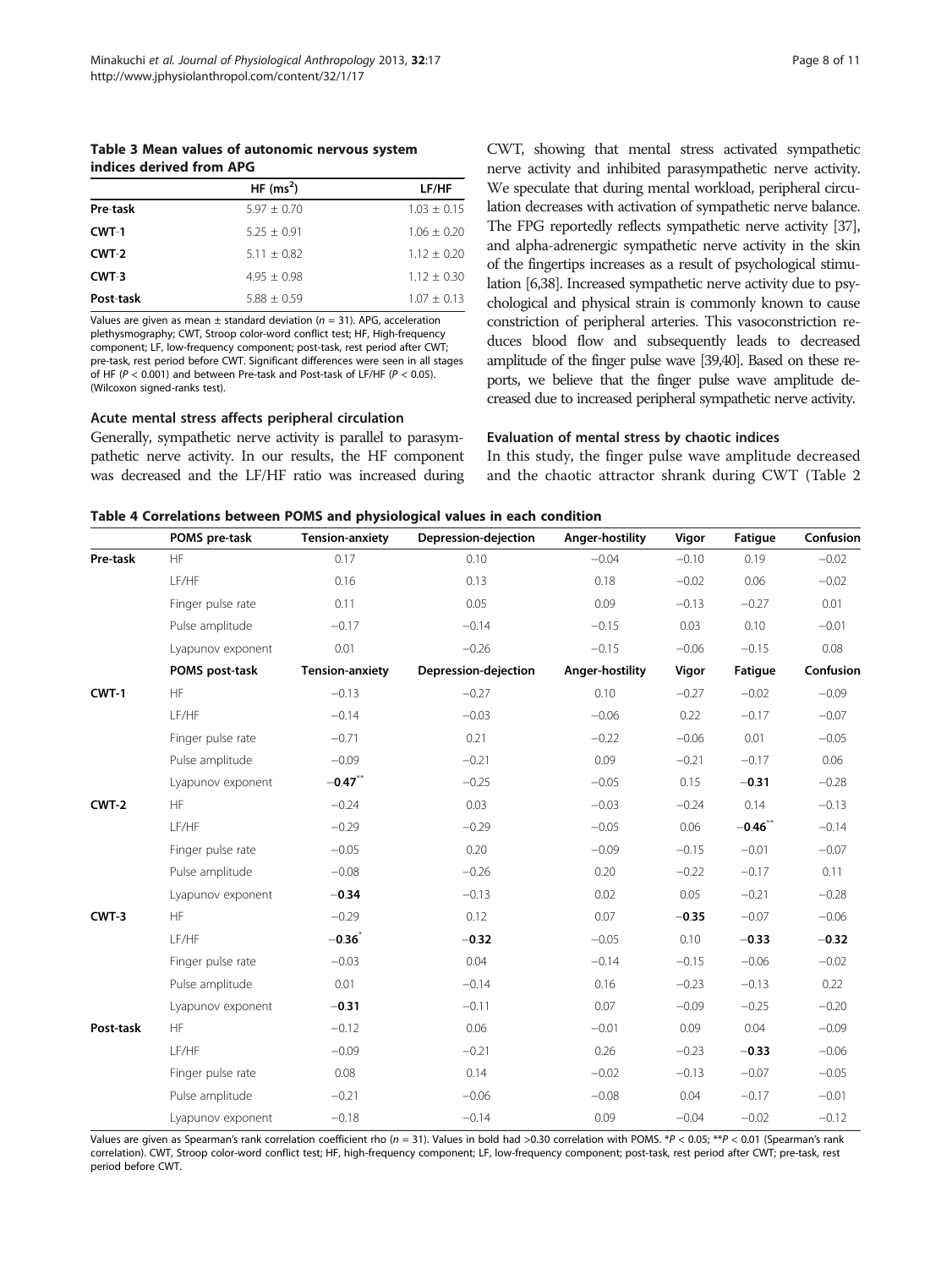and Figure [5](#page-6-0)B). The results indicate that the decrease in peripheral circulation was induced by mental stress. Tsuda et al. [[22](#page-10-0)] demonstrated that orbital unevenness of the chaotic attractor became small under treatment, and the attractors of patients with low ratings for all scores showed stiffening. Previous studies suggested that mental stress decreased peripheral circulation and dynamics [[20](#page-10-0),[41](#page-10-0)]. Since significant changes to the first Lyapunov exponent were not found in our study, we could not reveal any changes in peripheral dynamics. Moreover, we could not determine the clear shape of the chaotic attractor during testing. We therefore should improve the system of chaos analysis to show a clear shape even when the size of the attractor is small. It is difficult to determine the exact chaotic state, because of dependence on several physical and mental conditions, so more experiments are needed to investigate dynamics in the human body from different perspectives.

## Relation between physiological indices and POMS

It seems that the LF/HF ratio tends to reflect scores on the fatigue subscale sensitively, whereas the largest Lyapunov exponent tends to reflect scores on the tension-anxiety subscale (Table [4](#page-7-0)). Interestingly, there were no correlations between them during rest periods, but strong correlations appeared during CWT. This result suggests that the LF/HF ratio and the largest Lyapunov exponent could be valuable indices to reflect emotional changes instantly. Imanishi et al. [\[23\]](#page-10-0) reported that the largest Lyapunov exponent had positive correlations with anxiety and fear. They also found no relationship between heart rate and emotions. Because they used task-induced feelings of anxiety, fear and relief, our results did not coincide with their results. Correlations between the Lyapunov exponent and mental stress may change depending on the situation. Further investigations are needed to confirm the association between other emotional states and physiological indices. One difficulty in testing accurate correlations between subjective and objective data was the difference in timing of the measurements. The POMS questionnaire was completed before the rest period and after the task, whereas hand psychological indices were measured during the rest period and CWT. Although we are not able to measure both types of data at the same time, they should be measured simultaneously as much as possible to overcome this problem.

## Effect of menstrual cycle on autonomic nervous system

The follicular phase is the period when concentration of estrogen is gradually increasing. Previous studies had indicated that parasympathetic activity presented by the HF component was influenced by estrogen [\[42\]](#page-10-0). Thus, we conjectured that a higher level of estrogen was observed in the follicular phase than in the luteal phase during the pre-task, CWT-1 and CWT-2. However, such differences disappeared in the CWT-3 and post-task periods. This may have been because the strong mental stress might cause the large individual differences in these periods. We simply divided the menstrual cycle into two phases depending on participants' responses. Future investigations should consider monitoring hormone levels and measuring the basal body temperatures before the experiment to more reliably identify the menstrual phases.

## Clinical implications of FPG

Since FPG is noninvasive, the device can be made portable with simple modifications, and measurements can be performed anywhere. For example, desktop measurements could be performed in the workplace or at the hospital bedside in patients who are unable to express feelings, thus facilitating the identification of mental stress. Fujimoto and Yamaguchi [\[19](#page-10-0)] suggested that the chaotic attractor could be used to monitor the vital condition and support older people. To add to their idea, we suggest that it is better to calculate not only the chaotic attractor but also other indices, such as the autonomic nervous system activity and the largest Lyapunov exponent. Moreover, it can be used for self-checks by workers who perform heavy labor to assess their own stress levels visually and increase the awareness of stressrelated disease prevention. Since FPG provides an estimate of artery stiffness [[43](#page-10-0)], it is currently used for indices of blood vessel age [\[44\]](#page-10-0). The measurement environment is still limited because of its sharp sensitivity, but indices derived from FPG may reflect not only the blood vessel status, but also mental stress.

Chaos indices such as the chaotic attractor have not been used to date in the medical field, because of the complex nature of the calculations involved. However, improvements in analytical techniques due to new computer technology have facilitated the use of chaos indices, which are expected to be developed for clinical application. If chaos indices are analyzed in greater detail with relation to other factors, such as clinical condition or lifestyle habits, larger amounts of health-related information can easily be acquired. One study noted that analyzing nonlinear characteristics plays a role in predicting some illnesses of the cardiovascular system [[45](#page-10-0)]. Further studies aimed at achieving clinical applications are necessary to investigate not only how chaos indices change in response to stress, but also to emotional patterns of restlessness, anger, and happiness.

## Specific comments: study limitations

Our sample size was small and only comprised young, healthy women, so the results may not be generalizable to other populations (for example, men or older individuals). Furthermore, CWT is a validated and widely used test for inducing stress, but is not the same as stress in real life, of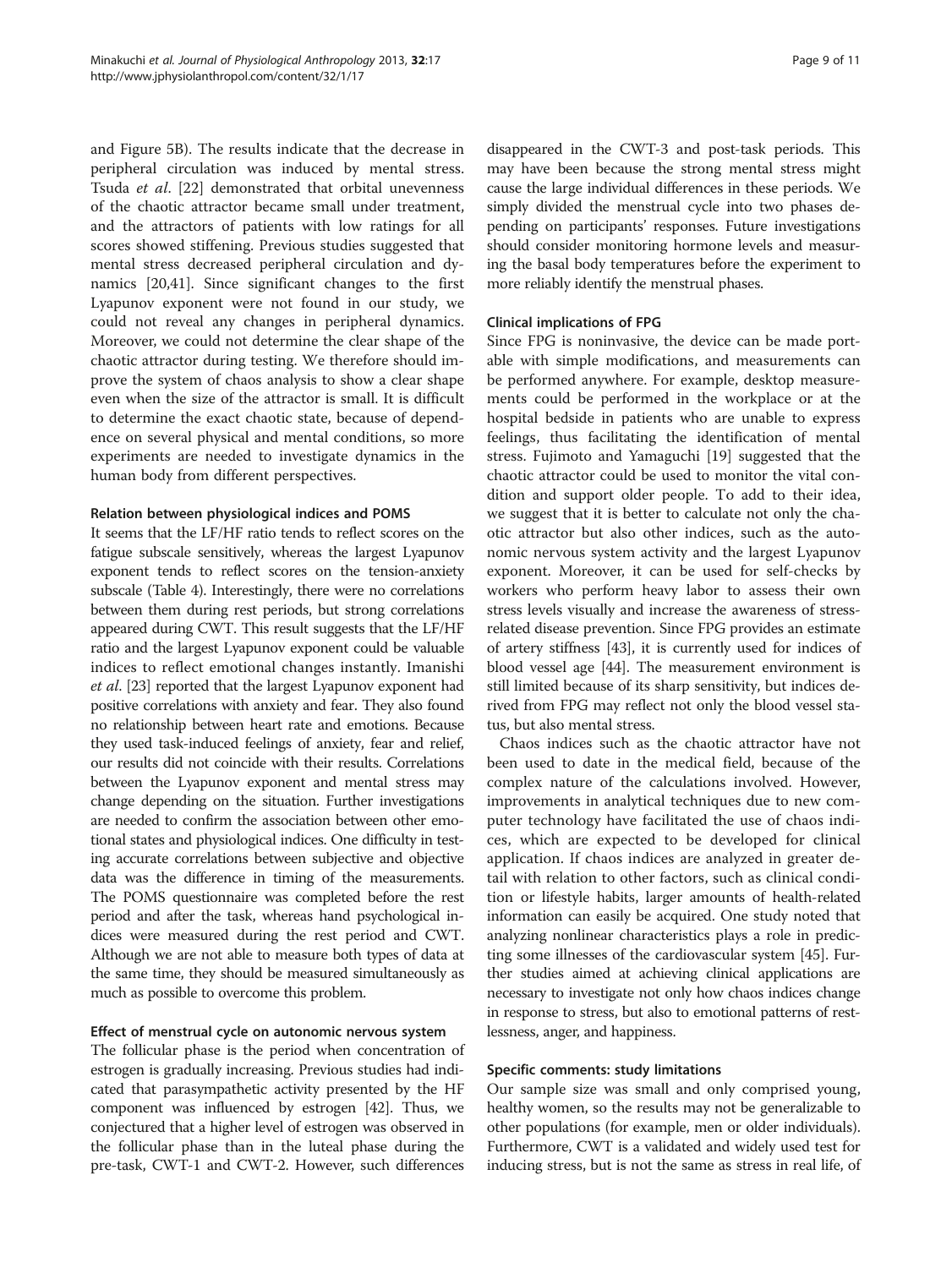<span id="page-9-0"></span>which chronically high levels are associated with negative effects on health. Thus, it is necessary to examine the use of FPG in more real-life situations.

In addition, the indices derived from FPG are strongly dependent on peripheral circulation, so we cannot use it for patients who have cardiovascular disease. We also cannot use it when the peripheral vessel is too contracted to measure.

## Conclusions

The indices of autonomic nervous system activity and other physical indices derived from FPG were changed by mental stress. The diminished peripheral blood flow caused by mental stress during testing was observed by a reduction of the finger pulse wave amplitude and shrinkage of chaotic attractor. The largest Lyapunov exponent and the LF/HF ratio might be associated with the tension-anxiety and fatigue subscales on the POMS, respectively. Our findings indicate that FPG is one of the easiest methods to evaluate mental stress quantitatively.

## Additional file

[Additional file 1: Table S1.](http://www.biomedcentral.com/content/supplementary/1880-6805-32-17-S1.xlsx) Mann-Whitney U test for comparing physiological indices of two phases of the menstrual cycle. We conducted the Mann–Whitney U test to show differences of physiological indices between two phases of the menstrual cycle. Significant differences were only shown in the HF component during pre-task and CWT-2 ( $P < 0.05$ ). Other indices did not show any differences by the menstrual cycle. The menstrual cycle might influence the HF component under the rest-condition, but strong mental stress might cause the large individual differences.  $n = 31$  (luteal phase = 16, follicular phase = 15). CWT, Stroop color-word conflict test; post-task: rest period after CWT; pre-task: rest period before CWT. \*P < 0.05.

#### Abbreviations

APG: Acceleration plethysmography; CWT: Stroop color-word conflict test; DBP: Diastolic blood pressure; FPG: Finger plethysmography; HF: Highfrequency component; HRV: Heart rate variability; LF: Low-frequency component; POMS: Profile of mood states; SBP: Systolic blood pressure.

#### Competing interests

The authors declare that they have no competing interests.

#### Authors' contributions

EM designed and carried out the study, performed the statistical analysis and wrote the manuscript. EO was engaged in the drafting of the study design, helped with the data measurement of the subjects, the analysis of psychology data and correction of the manuscript. JO helped with the drafting of the study design, assistance to data measurement and the interpretation of data. SS, MH and MM helped with the data measurement of the subjects. JH helped with programming to make Stroop color-word conflict test. Administrative supervision was provided by KM and TK. All authors read and approved the final manuscript.

#### Acknowledgements

This study was supported by Grant-in-Aid for Challenging Exploratory Research (24659942) of the Japan Society for the Promotion of Science, and the 'Center for Cybernics Research - World-Leading Human-Assistive Technology Supporting a Long-Lived and Healthy Society' granted through the 'Funding Program for World-Leading Innovative R&D on Science and Technology' (FIRST Program), initiated by the Council for Science and Technology Policy.

#### Author details

<sup>1</sup>Graduate School of Comprehensive Human Sciences, University of Tsukuba, 1-1-1 Tennodai, Tsukuba, Ibaraki 305-8577, Japan. <sup>2</sup>Bio-Laboratory Foundation for Advancement of International Science, 3-24-16 Kasuga, Tsukuba, Ibaraki 305-0821, Japan. <sup>3</sup>Department of Nursing, Ibaraki Prefectural University of Health Sciences, 4669-2 Ami, Inashiki, Ibaraki 300-0394, Japan. 4 Department of Intelligent Interaction Technologies, University of Tsukuba, 1-1-1 Tennodai, Tsukuba, Ibaraki 305-8577, Japan. <sup>5</sup>Faculty of Medicine, University of Tsukuba, 1-1-1 Tennodai, Tsukuba, Ibaraki 305-8577, Japan. 6 Department of Food and Nutrition, Faculty of Home Economics, Tokyo Kasei University, 1-18-1 Kaga, Itabashi, Tokyo 173-0003, Japan.

#### Received: 17 May 2013 Accepted: 30 September 2013 Published: 12 October 2013

#### References

- 1. Lewinsohn PM, Rohde P, Seeley JR, Fischer SA: Age-cohort changes in the lifetime occurrence of depression and other mental disorders. J Abnorm Psychol 1993, 102:110–120.
- 2. Stansfeld SA, Shipley MJ, Head J, Fuhrer R: Repeated job strain and the risk of depression: longitudinal analyses from the Whitehall II study. Am J Public Health 2012, 102:2360–2366.
- 3. Artemiadis AK, Anagnostouli MC, Alexopoulos EC: Stress as a risk factor for multiple sclerosis onset or relapse: a systematic review. Neuroepidemiology 2011, 36:109–120.
- 4. Roland VK, Mills PJ, Fainman C, Dimsdale JE: Effects of psychological stress and psychiatric disorders on blood coagulation and fibrinolysis: a biobehavioral pathway to coronary artery disease? Psychosom Med 2001, 63:531-544.
- 5. Krantz DS, Sheps DS, Carney RM, Natelson BH: Effects of mental stress in patients with coronary artery disease: evidence and clinical implications. JAMA 2000, 283:1800–1802.
- 6. Jain D: Mental stress, a powerful provocateur of myocardial ischemia: diagnostic, prognostic, and therapeutic implications. J Nucl Cardiol 2008, 15:491–493.
- 7. Lippi G, Montagnana M, Favaloro EJ, Franchini M: Mental depression and cardiovascular disease: a multifaceted, bidirectional association. Semin Thromb Hemost 2009, 35:325–336.
- 8. Nemeroff CB, Goldschmidt-Clermont PJ: Heartache and heartbreak-the link between depression and cardiovascular disease. Nat Rev Cardiol 2012, 9:526–539.
- 9. Nater UM, Rohleder N, Gaab J, Berger S, Jud A, Kirschbaum C, Ehlert U: Human salivary alpha-amylase reactivity in a psychosocial stress paradigm. Int J Psychophysiol 2005, 55:333–342.
- 10. Hamer M, O'Donnell K, Lahiri A, Steptoe A: Salivary cortisol responses to mental stress are associated with coronary artery calcification in healthy men and women. Eur Heart J 2010, 31:424-429.
- 11. Suzuki K, Okada Y: Evaluation of driver's mental workload in terms of the fluctuation of finger pulse (mechanical systems). J Soc Mech Eng 2008, 74:1765–1774.
- 12. Akselrod S, Gordon D, Ubel FA, Shannon DC, Berger AC, Cohen RJ: Power spectrum analysis of heart rate fluctuation: a quantitative probe of beat-to-beat cardiovascular control. Science 1981, 213:220–222.
- 13. Pomeranz B, Macaulay RJB, Caudill MA, Kutz I, Adam D, Gordon D, Kilborn KM, Barger AC, Shannon DC, Cohen RJ, Benson H: Assessment of autonomic function in humans by heart rate spectral analysis. Am J Physiol 1985, 248:H151–H153.
- 14. Kamath MV, Fallen EL: Power spectral analysis of heart rate variability: a noninvasive signature of cardiac autonomic function. Crit Rev Biomed Eng 1993, 21:245–311.
- 15. Lu S, Zhao H, Ju K, Shin K, Lee M, Shelley K, Chon KH: Can photoplethysmography variability serve as an alternative approach to obtain heart rate variability information. J Clin Monit Comput 2008, 22:23–29.
- 16. Takada M, Ebara T, Sakai Y: The acceleration plethysmography system as a new physiological technology for evaluating autonomic modulations. Health Eval Promotion 2008, 35:373–377.
- 17. Lu G, Yang F, Taylor JA, Stein JF: A comparison of photoplethysmography and ECG recording to analyse heart rate variability in healthy subjects. J Med Eng Technol 2009, 33:634-641.
- 18. Sumida T, Arimitu Y, Tahara T, Iwanaga H: Mental conditions reflected by the chaos of pulsation in capillary vessels. Int J Bifurcat Chaos 2000, 10:2245–2255.